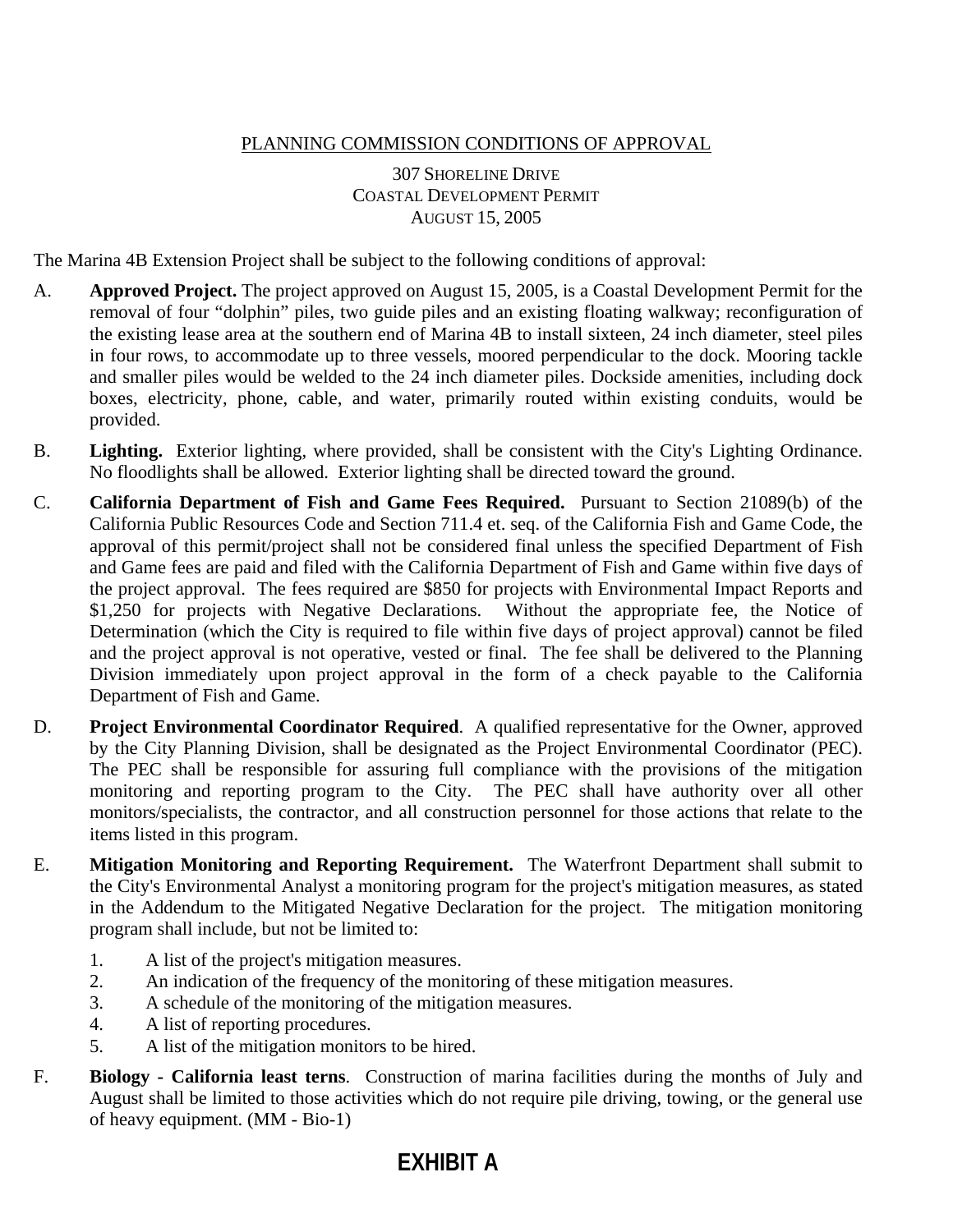PLANNING COMMISSION CONDITIONS OF APPROVAL 307 SHORELINE DRIVE AUGUST 15, 2005 P<sub>AGE</sub> 2

- G. **Hazardous Materials Disposal.** All construction related debris shall be disposed of properly at a properly licensed facility. Any construction related debris deposited in the harbor shall be removed immediately. (MM - Haz-1)
- H. **Hazardous Materials Education.** The Waterfront Department shall continue its public education and awareness of pollution prevention associated with marina activities. (MM - Haz-4)
- I. **Hazardous Materials Equipment Maintenance**. The construction contract shall contain a provision that all construction equipment shall be maintained and maintenance verified prior to the commencement of construction and checked daily by the contractor for materials toxic to marine life. In addition, the construction contract shall include a provision that spill containment and cleanup materials shall be present at all times at the work site. (MM - Haz-5)
- J. **Construction Hours.** Construction activity shall be prohibited Saturdays, Sundays, and holidays and between the hours of 5 p.m. to 7 a.m. Holidays are defined as those days that are observed by the City of Santa Barbara as official holidays for City employees. (MM - Noise-1)
- K. **Neighborhood Notification Prior to Construction**. At least twenty (20) days prior to commencement of construction, the contractor shall provide written notice to all property owners, businesses and residents within 450 feet of the project area. The notice shall contain a description of the project, the construction schedule, including days and hours of construction, the name and phone number of the Project Environmental Coordinator (PEC) and Contractor(s), site rules and Conditions of Approval pertaining to construction activities and any additional information that will assist the Building Inspectors, Police Officers and the public in addressing problems that may arise during construction. The language of the notice shall be reviewed and approved by the City Planning Division prior to being distributed.
- L. **Contractor and Subcontractor Notification**. All contractors and subcontractors shall be notified in writing of site rules, restrictions and Conditions of Approval.
- M. **Conditions on Plans/Signatures.** All Planning Commission Conditions of Approval shall be provided on a full size drawing sheet as part of the drawing sets. A statement shall also be placed on the above sheet as follows: The undersigned have read and understand the above conditions, and agree to abide by any and all conditions which is their usual and customary responsibility to perform, and which are within their authority to perform.

Signed:

| <b>Property Owner</b> |      | Date        |
|-----------------------|------|-------------|
| Contractor            | Date | License No. |
| Architect             | Date | License No. |
| Engineer              | Date | License No. |